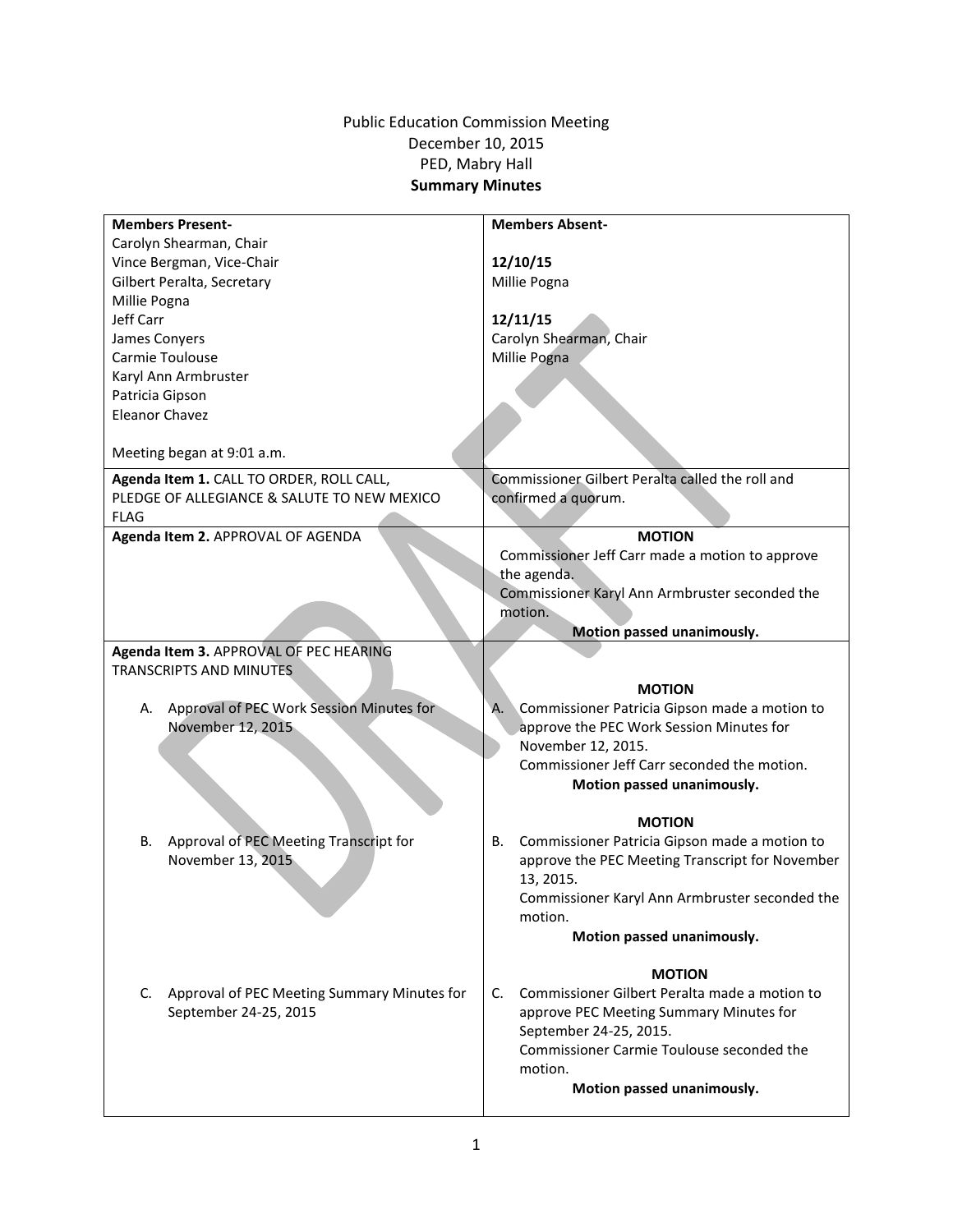| Approval of PEC Meeting Summary Minutes for<br>D.<br>November 13, 2015         | <b>MOTION</b><br>Commissioner Carmie Toulouse made a motion to<br>D.<br>approve PEC Meeting Summary Minutes for<br>November 13, 2015.<br>Commissioner Jeff Carr seconded the motion.<br>Motion passed unanimously.                                                                                                                                                                                                                                                                                                                                                                                                                                                                                                                                                                                                                                                                                                                                                                                                                                                                                                                                                                                                                                                                                                                                                                                                                                                                                                                                                                                                                                                                                                                                                                                                                                             |
|--------------------------------------------------------------------------------|----------------------------------------------------------------------------------------------------------------------------------------------------------------------------------------------------------------------------------------------------------------------------------------------------------------------------------------------------------------------------------------------------------------------------------------------------------------------------------------------------------------------------------------------------------------------------------------------------------------------------------------------------------------------------------------------------------------------------------------------------------------------------------------------------------------------------------------------------------------------------------------------------------------------------------------------------------------------------------------------------------------------------------------------------------------------------------------------------------------------------------------------------------------------------------------------------------------------------------------------------------------------------------------------------------------------------------------------------------------------------------------------------------------------------------------------------------------------------------------------------------------------------------------------------------------------------------------------------------------------------------------------------------------------------------------------------------------------------------------------------------------------------------------------------------------------------------------------------------------|
| Agenda Item 4. ACTION ON RENEWAL APPLICATIONS<br>A. J. Paul Taylor, Las Cruces | <b>MOTION</b><br>Commissioner Jeff Carr made the following<br>А.<br>motion:<br>I move the Public Education Commission approve<br>the renewal application for J. Paul Taylor Academy<br>for a term of five years, with the following<br>conditions. This five-year renewal is contingent<br>upon the school's successful completion of a<br>Corrective Action Plan that addresses all the issues<br>raised by the CSD and are on the official record.<br>This plan must be completed by the end of the<br>current contract period. As described in the<br>renewal application and analysis, J. Paul Taylor<br>Academy has not met the student performance<br>standards identified in the charter contract.<br>Additionally, the school failed to demonstrate it is<br>making substantial progress toward achievement<br>of these academic standards. Further, the school<br>has failed to meet the general accepted standards<br>of fiscal management and has violated provisions<br>of the law from which the charter school is not<br>exempted. For these reasons, the Commission has<br>a statutory justification that this charter could not<br>be renewed. However, because the school has<br>demonstrated adequate academic performance,<br>as identified in the letter grades, and because<br>there is not evidence that the school's governing<br>body has been adequately notified of the<br>unsatisfactory performance and provided<br>reasonable opportunity for the governing body to<br>remedy the problem, the Public Education<br>Commission is granting a limited term renewal,<br>with conditions, to allow the charter school a<br>reasonable opportunity to improve the academic,<br>organizational, and financial performance of the<br>school.<br>Commissioner Patricia Gipson seconded the<br>motion.<br><b>Motion passed unanimously</b> |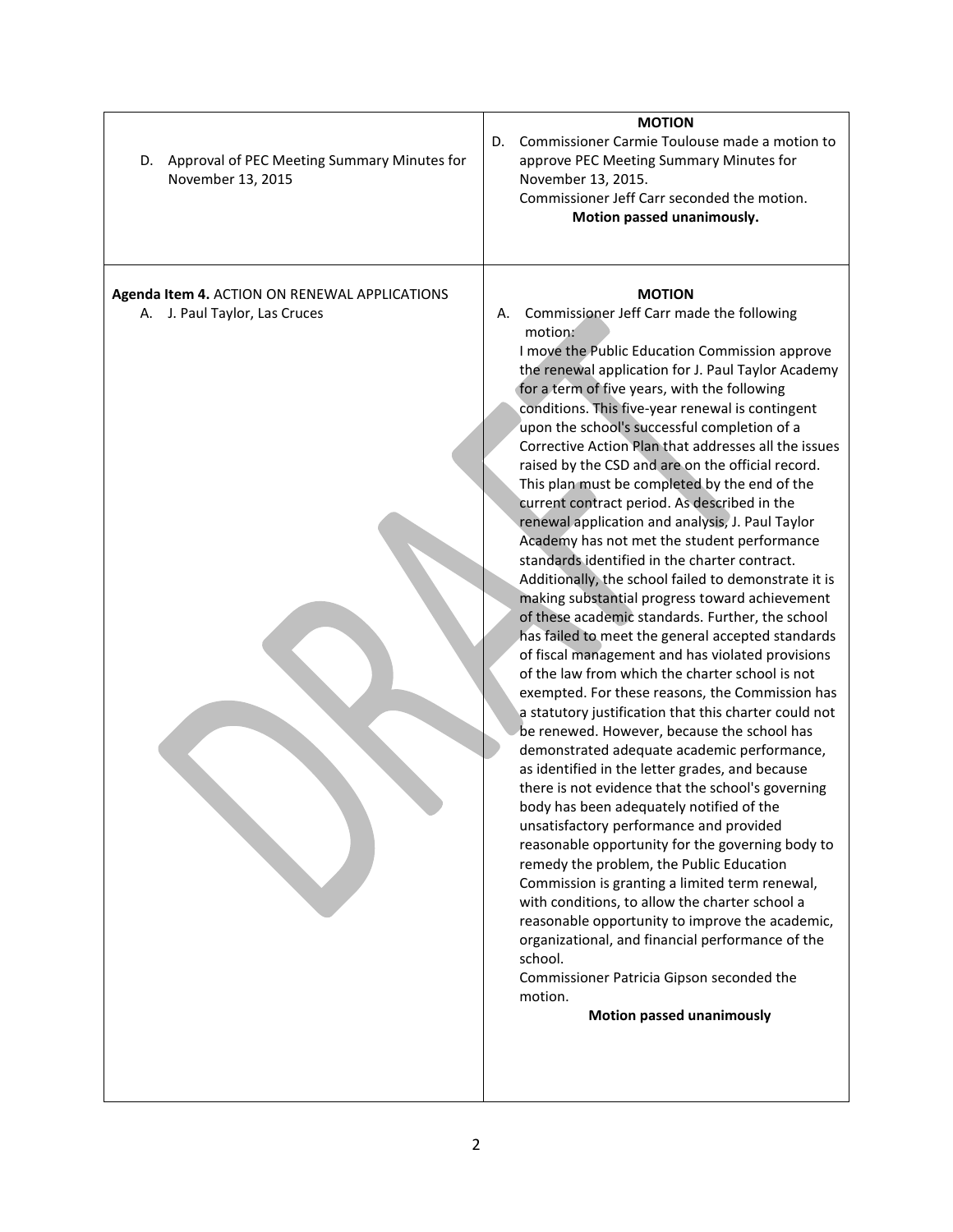| Red River Valley, Red River<br>В.       | <b>MOTION</b>                                   |
|-----------------------------------------|-------------------------------------------------|
|                                         | Commissioner Jeff Carr made the following<br>В. |
|                                         | motion:                                         |
|                                         | I move the Public Education Commission approve  |
|                                         | the renewal application for Red River Valley    |
|                                         | Charter School for a term of five years without |
|                                         | conditions.                                     |
|                                         | Commissioner Carmie Toulouse seconded the       |
|                                         | motion.                                         |
|                                         | Motion passed through majority vote (8-1)       |
|                                         | (No: Commissioner Eleanor Chavez)               |
|                                         |                                                 |
|                                         | <b>MOTION</b>                                   |
|                                         | Commissioner Vince Bergman made the<br>C.       |
| Roots and Wings, Questa<br>C.           | following motion:                               |
|                                         | I would move that the Public Education          |
|                                         | Commission approve the renewal application      |
|                                         | for Roots and Wings Community School for a      |
|                                         | term of five years, without conditions.         |
|                                         | Commissioner Patricia Gipson seconded the       |
|                                         | motion.                                         |
|                                         | Motion passed unanimously.                      |
|                                         |                                                 |
|                                         | <b>MOTION</b>                                   |
|                                         | Commissioner Vince Bergman made the<br>D.       |
| Carinos de los Ninos, Cordova<br>D.     | following motion:                               |
|                                         | I move that the Public Education Commission     |
|                                         | approve the renewal application for Cariños de  |
|                                         | los Niños for a term of three years, with the   |
|                                         | condition that the school leadership sit down   |
|                                         | with the Charter School Division staff and      |
|                                         | formulate a comprehensive Corrective Action     |
|                                         | Plan to address the many concerns listed in its |
|                                         | application, that plan to have a finite         |
|                                         | completion date to be determined later, and     |
|                                         | this Corrective Action Plan would then be       |
|                                         | submitted to this Commission for its oversight  |
|                                         | and for its approval.                           |
|                                         | Commissioner Carmie Toulouse seconded the       |
|                                         | motion.                                         |
|                                         | Motion passed unanimously.                      |
|                                         | <b>MOTION</b>                                   |
| North Valley Academy, Albuquerque<br>Е. | Commissioner Carmie Toulouse made the<br>Е.     |
|                                         | following motion:                               |
|                                         | I move that we approve the North Valley         |
|                                         | Academy for a charter renewal of five years     |
|                                         | with no conditions.                             |
|                                         | Commissioner Gilbert Peralta seconded the       |
|                                         | motion.                                         |

 **Motion passed unanimously.**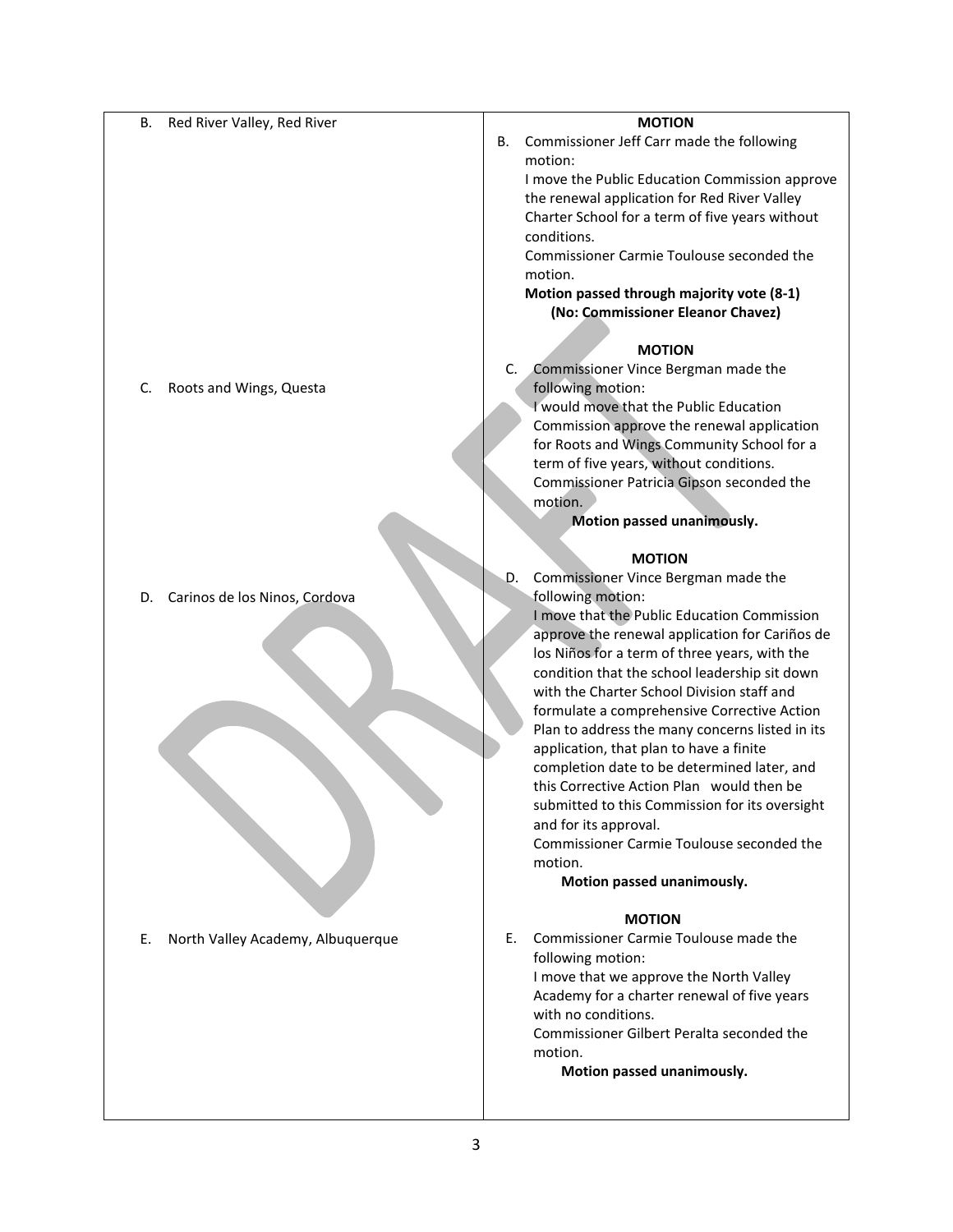| F.<br>The GREAT Academy, Albuquerque             | <b>MOTION</b>                                              |
|--------------------------------------------------|------------------------------------------------------------|
|                                                  | Commissioner Vince Bergman made the<br>Е.                  |
|                                                  | following motion:                                          |
|                                                  | I move that the Public Education Commission                |
|                                                  |                                                            |
|                                                  | approve the renewal application for The                    |
|                                                  | GREAT Academy for a term of five years                     |
|                                                  | without conditions.                                        |
|                                                  | Commissioner Patricia Gipson seconded the                  |
|                                                  | motion.                                                    |
|                                                  | Motion passed unanimously.                                 |
|                                                  |                                                            |
| Agenda Item 5. UPDATE ON CARL PERKINS            | <b>MOTION</b>                                              |
| PROGRAM                                          | Commissioner Patricia Gipson made the following<br>motion: |
|                                                  |                                                            |
|                                                  | I move to approve the narrative and data outcomes          |
|                                                  | for the State Year 2014-2015, Consolidated Annual          |
|                                                  | Report.                                                    |
|                                                  | Commissioner Gilbert Peralta seconded the motion.          |
|                                                  | Motion passed unanimously.                                 |
|                                                  |                                                            |
| Agenda Item 6. UPDATE IN BELLWETHER INITIATIVE   |                                                            |
|                                                  | Recorded comments are available in full transcript.        |
|                                                  |                                                            |
| <b>Recess</b>                                    | Commissioner Jeff Carr made the motion to recess.          |
|                                                  | Commissioner Karyl Ann Armbruster seconded the             |
|                                                  | motion.                                                    |
|                                                  | Motion passed unanimously.                                 |
|                                                  |                                                            |
|                                                  |                                                            |
|                                                  | (12/10/15 Proceedings in recess at 3:53 p.m.)              |
|                                                  |                                                            |
|                                                  |                                                            |
|                                                  |                                                            |
|                                                  |                                                            |
|                                                  | The meeting reconvened at 9:00 a.m. on 12/11/15.           |
| <b>Continuation</b>                              | Commissioner Gilbert Peralta called the roll and           |
|                                                  | confirmed a quorum.                                        |
| Agenda Item 7. REPORT FROM OPTION FOR PARENTS    |                                                            |
| AND THE CHARTER SCHOOL DIVISION                  | Recorded comments are available in full transcript.        |
|                                                  |                                                            |
| Agenda Item 8. DISCUSSION AND POSSIBLE ACTION ON | <b>MOTION</b>                                              |
| POLICY RECOMMENDATION FOR INVESTIGATIONS AND     | Commissioner Carmie Toulouse made the following            |
| <b>COMPLAINT POLICIES</b>                        | motion:                                                    |
|                                                  | I move that we table this issue on -- what's the title of  |
|                                                  | the issue to make this - that we table our policy          |
|                                                  | recommendations for investigations and complaint           |
|                                                  | policies until our work study on January 14th and          |
|                                                  | move it to the agenda on the 15th for further              |
|                                                  |                                                            |
|                                                  |                                                            |
|                                                  | discussion and possible action at that time.               |
|                                                  | Commissioner Patricia Gipson seconded the motion.          |
|                                                  | Motion passed unanimously.                                 |
|                                                  |                                                            |